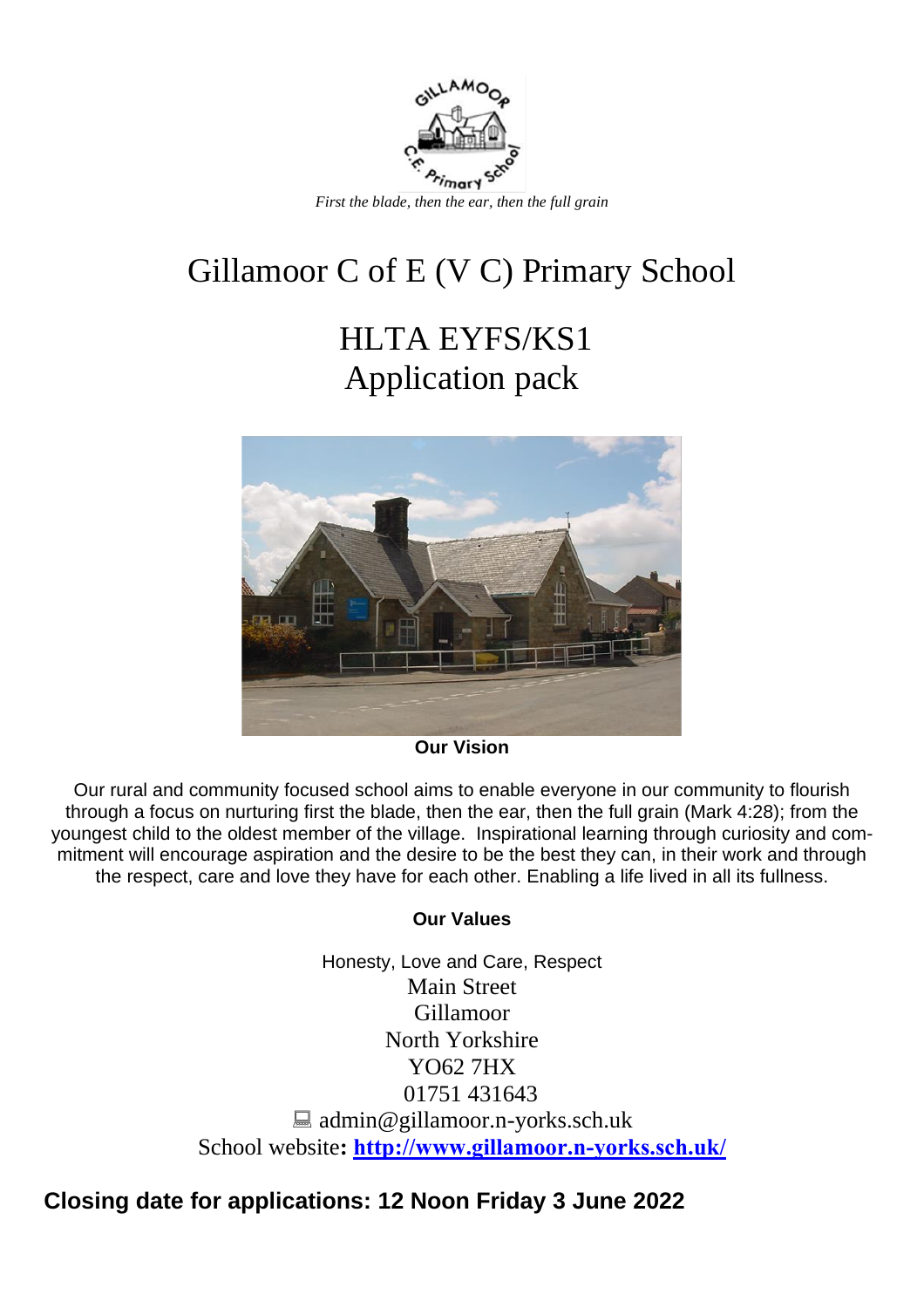## **Welcome to Gillamoor CE (VC) Primary School**

### **Dear Applicant**,

Thank you for your interest in the post EYFS/KS1 HLTA to start in September 2022. The HLTA position is for 25 hours. Additional supply hours may be available. The successful candidate will mainly work with the EYFS/KS1 teachers.

This application pack contains the following:

- Application form
- Person specification

### **We are looking for an enthusiastic practitioner, who has experience of working in a mixed age EYFS/KS1 class, to be a valued member of the school team.**

### **We are looking for someone who:**

- Is an excellent practitioner, capable of effectively delivering a relevant and appropriate curriculum to a mixed age, mixed ability, EYFS/KS1 class.
- Is able to use assessment to plan quality provision to advance pupils' development
- Is warm, friendly and approachable.
- Engages children through high quality and creative teaching.
- Is prepared to contribute to the life of the whole school.
- Has energy, determination and a sense of humour.

### **We can offer**:

- Enthusiastic, happy, well-motivated children.
- A welcoming, caring, committed and professional staff team.
- A positive and supportive ethos.
- A pleasant working environment.
- Opportunities and support for your own continued professional development.
- A committed and supportive governing body.
- Planning time
- Supportive parents

The closing date for application is 12 noon Friday 3 June 2022.

If you have any further questions, or would like to visit the school, please contact Mrs Hayes or Mrs Hugill on 01751 431643 or by email at [admin@gillamoor.n-yorks.sch.uk.](mailto:admin@gillamoor.n-yorks.sch.uk)

We are very proud of our school and I would be pleased to show you round.

We look forward to receiving your application.

Yours sincerely

Mrs Andrea Hayes

Head teacher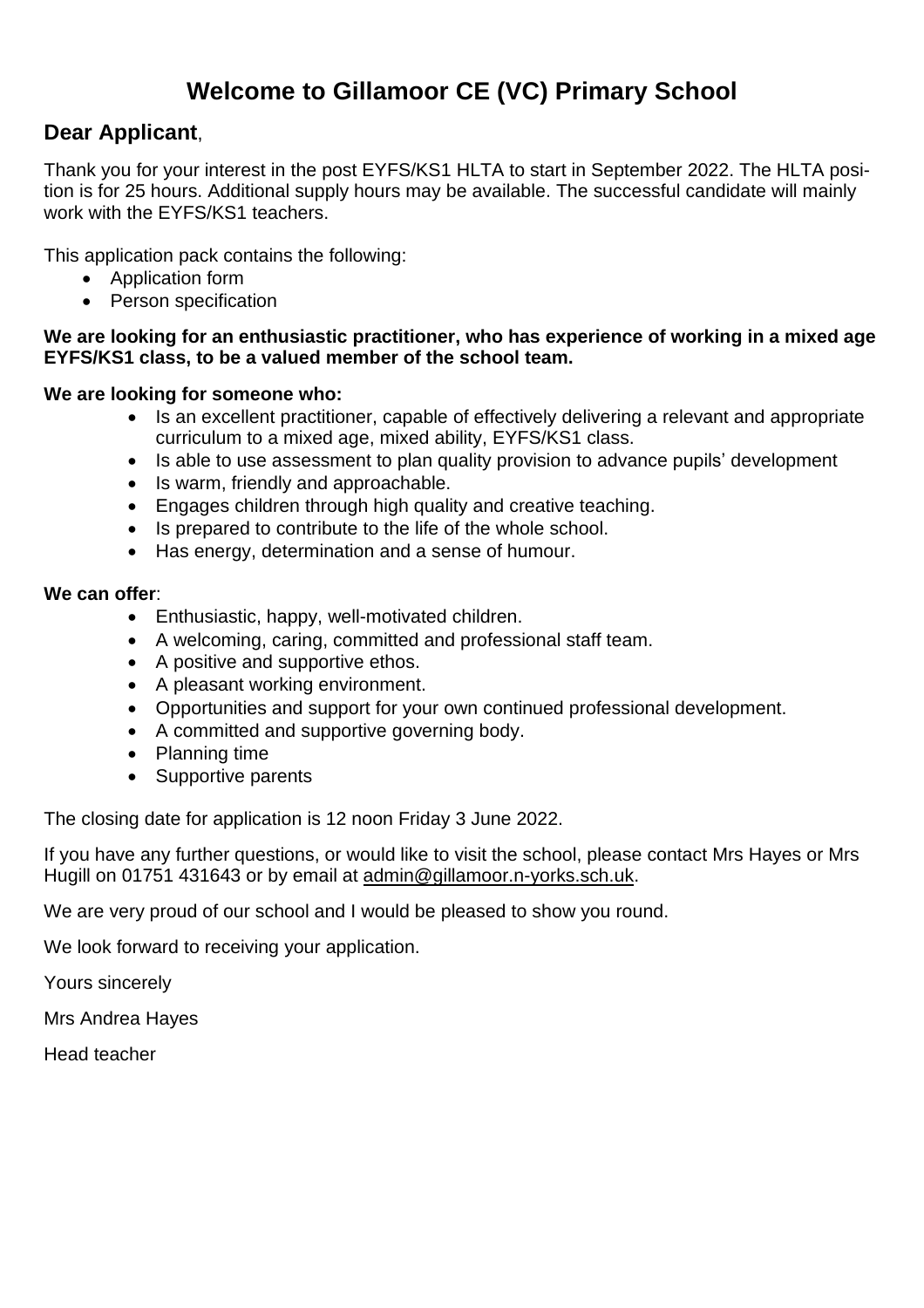### **Our School**

- Gillamoor CE (VC) Primary School is situated in the village of Gillamoor. An attractive village, nestled on the edge of the North York Moors, a predominantly farming community.
- The children are organised in three classes; Foundation/Key Stage 1, Lower Key Stage 2 (Y3/4) and Upper Key Stage 2 (Y5/6).
- There are currently 50 children on role
- The school has a very caring, supportive, family ethos and is an important part of the local community
- The school has use of the community playing field, including a Multi User Games Area.

### **Application process**

### **Please email completed application to [admin@gillamoor.n-yorks.sch.uk](mailto:admin@gillamoor.n-yorks.sch.uk)**

**Or post to;** Mrs A Hayes Gillamoor CE Primary School Main Street Gillamoor North Yorkshire YO62 7HX Telephone 01751 431643

### **Closing date noon Friday 3 June 2022**

### **Interviews will take place on Thursday 9 June 2022**

The candidate should be committed to working as a member of a team, and be flexible in their approach to teaching. Daily contact with parents is a feature of the post.

Gillamoor is a school with a strong Church and community ethos. Candidates should know that this is a demanding post and they must be committed to the drive to continue maintaining high standards.

Other duties and responsibilities will be in line with HLTA pay and conditions and Pay grade.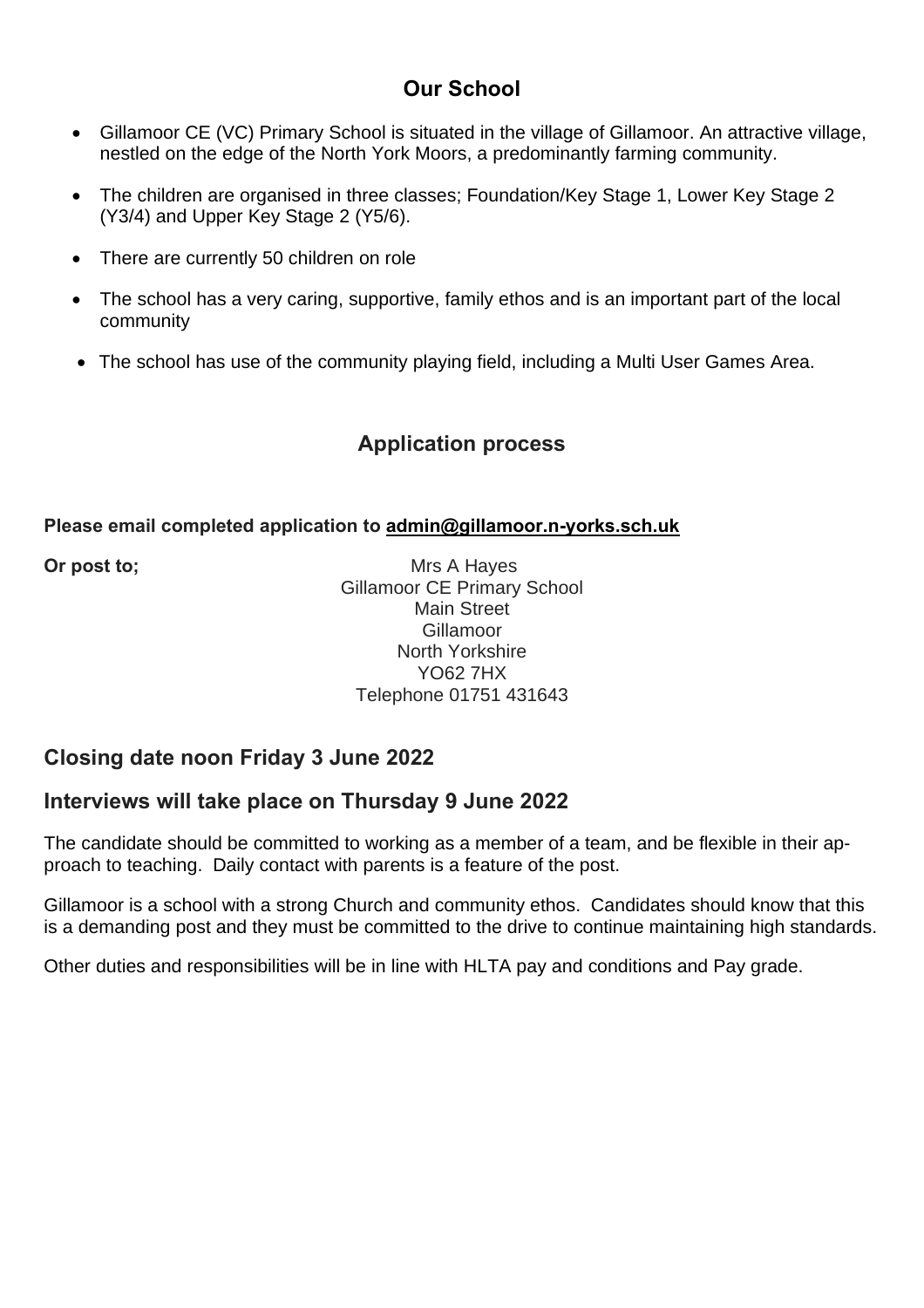### **Person Specification as per the HLTA standards**

### **Key Duties and Responsibilities:**

### **Professional Attributes**

1 Have high expectations of children and young people with a commitment to helping them fulfil their potential

2 Establish fair, respectful, trusting, supportive and constructive relationships with children and young people

3 Demonstrate the positive values, attitudes and behaviour they expect from children and young people

4 Communicate effectively and sensitively with children, young people, colleagues, parents and carers

5 Recognise and respect the contribution that parents and carers can make to the development and wellbeing of children and young people

6 Demonstrate a commitment to collaborative and cooperative working with colleagues

7 Improve their own knowledge and practice including responding to advice and feedback

#### **Professional Knowledge and Understanding**

8 Understand the key factors that affect children and young people's learning and progress

9 Know how to contribute to effective personalised provision by taking practical account of diversity

10 Have sufficient understanding of their area(s) of expertise to support the development, learning and progress of children and young people

11 Have achieved a nationally recognised qualification at level 2 or above in English/literacy and Mathematics/numeracy

12 Know how to use ICT to support their professional activities

13 Know how statutory and non‐statutory frameworks for the school curriculum relate to the age and ability ranges of the learners they support

14 Understand the objectives, content and intended outcomes for the learning activities in which they are involved

15 Know how to support learners in accessing the curriculum in accordance with the special educational needs (SEN) code of practice and disabilities legislation

16 Know how other frameworks that support the development and well‐being of children and young people, impact upon their practice

#### **Professional Skills\***

#### **Planning and Expectations**

17 Use their area(s) of expertise to plan and prepare learning activities to enhance pupil's development

18 Use their area(s) of expertise to plan their role and that of supporting Teaching Assistants in learning activities